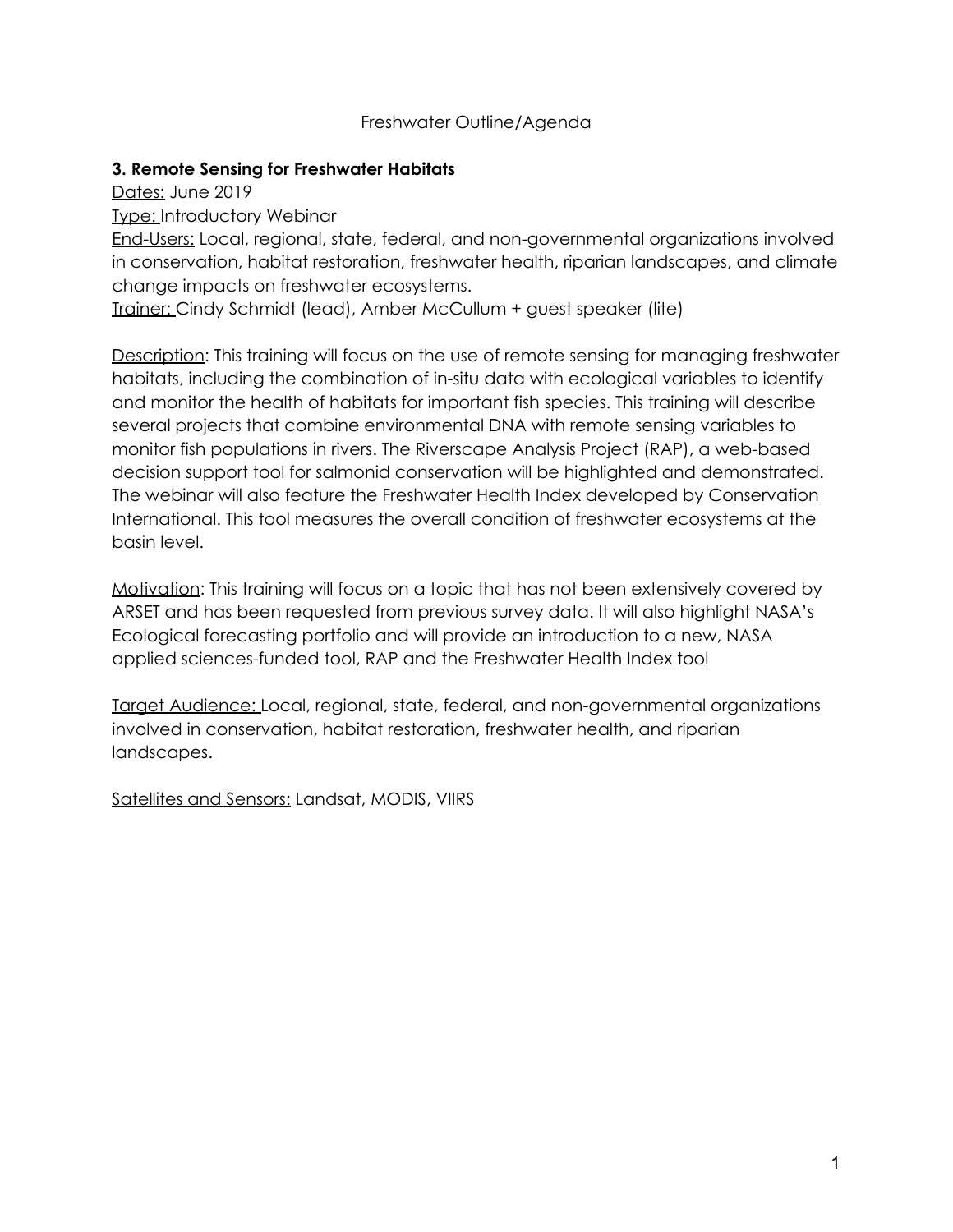Website form: <https://forms.gle/L2b3WSuxwGRQLjC57> Questions are slightly different

#### Title: Remote Sensing for Freshwater Habitats

Training Dates and session times: Sept 17, 24, and Oct 1 10-11am ET and 6-7pm ET

Training Type: Online, intro

Why does someone want to take this training? What is new and different about this training? \*

Freshwater habitats play an important role in ecological function and biodiversity. Remote sensing of these ecosystems is primarily tied to observations of the drivers of biodiversity and ecosystem health. Natural resource managers use remote sensing to understand things like land use and land cover change in a watershed, habitat connectivity along a water body, water body location and extent, and water quality parameters. This training will guide participants through an overview of how remote sensing can be used for monitoring these important ecosystems. This is also a topic not extensively covered by ARSET and has been requested from previous survey data. It will also highlight NASA's Ecological forecasting portfolio and will provide an introduction to a new, NASA applied sciences-funded decision support system, The Riverscape Analysis Project and a tool developed by Conservation International (CI), the Freshwater Health Index (FHI).

What problem for the end-user will this training address? (e.g., where to place water quality sensors) Please be as specific as possible. \*

This training will address how to use NASA EO for habitat monitoring, specifically for freshwater fish and other species. Additionally, landscape genetics and the use of remote sensing to assess variability is a burgeoning field, and this webinar will provide participants with a conceptual overview and tools and techniques for applying landscape environmental variables to genetic and habitat diversity in species.

## By the end of this training, attendees will be able to: \*

Some info on good verbs to use: <https://tips.uark.edu/using-blooms-taxonomy/>

● Identify which NASA satellites and sensors can be used for freshwater monitoring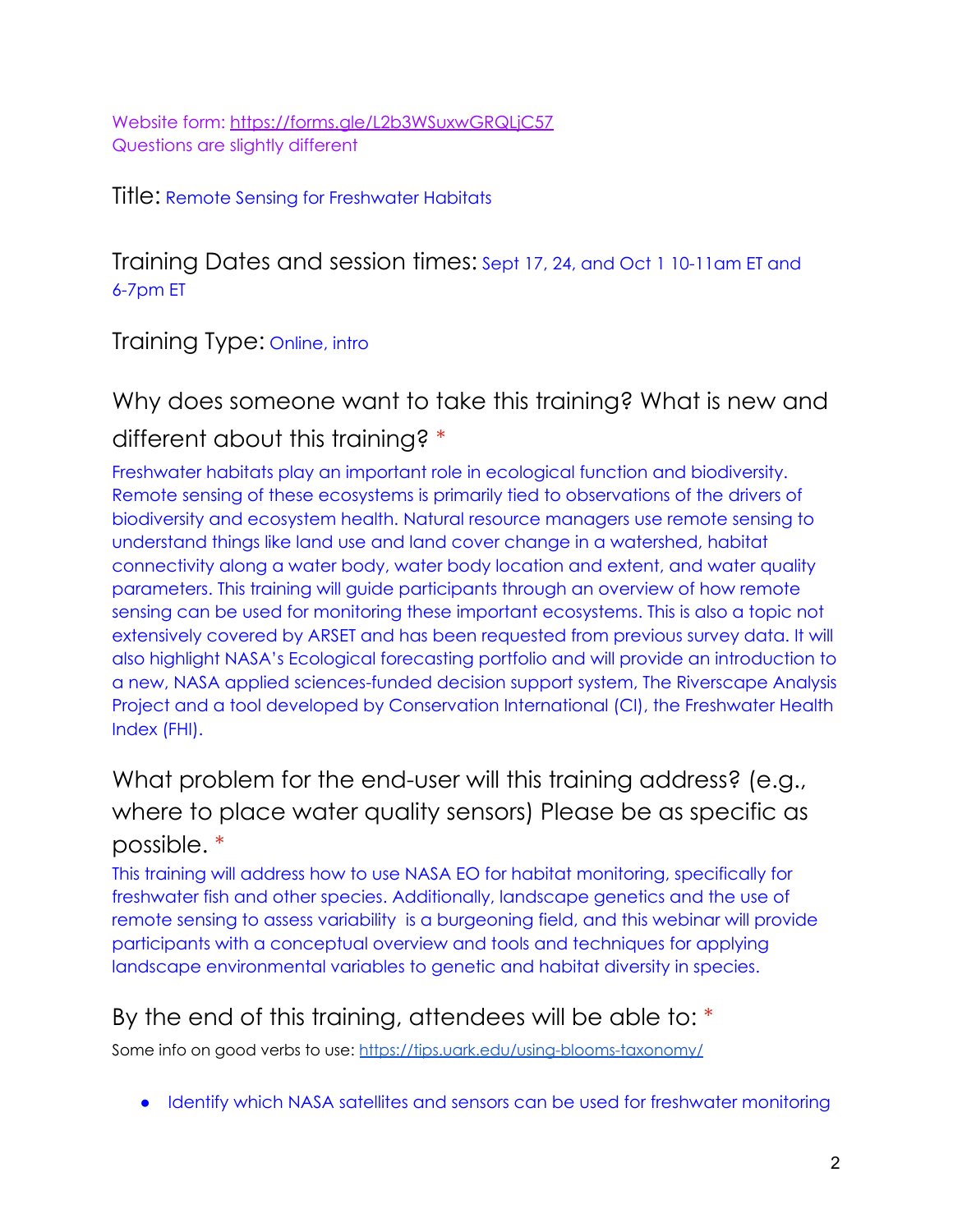- Understand the limitations of remote sensing of freshwater habitats
- Find data and models that can be used in their landscape genetics and habitat monitoring work
- Become aware of case study examples of the use of remote sensing for habitat restoration, ecological assessments, and climate change assessments as they relate to freshwater systems
- Have the ability to use the Riverscape Analysis Project (RAP) decision support system for accessing, downloading, and applying RS data
- Have a familiarity with the Freshwater Health Index to assess the capacity of a waterway to support healthy and economically sustainable populations

## Who is your audience? \*

Explicitly identify your target audience (e.g. Local, regional, state, federal, and international organizations interested in using satellite imagery for coastal and ocean applications) Local, regional, state, federal, and non-governmental organizations involved in conservation, habitat restoration, freshwater health, and riparian landscapes.

# What prerequisites do attendees need to complete prior to training? \*

Fundamentals of RS

## Image for Promoting the Training \*

Please include a URL or a description of the type of image you would like. Maybe this one: <https://www.nasa.gov/sites/default/files/thumbnails/image/padma-resized2.jpg>

## What level is this training? \*

Intermediate (higher level with no exercises)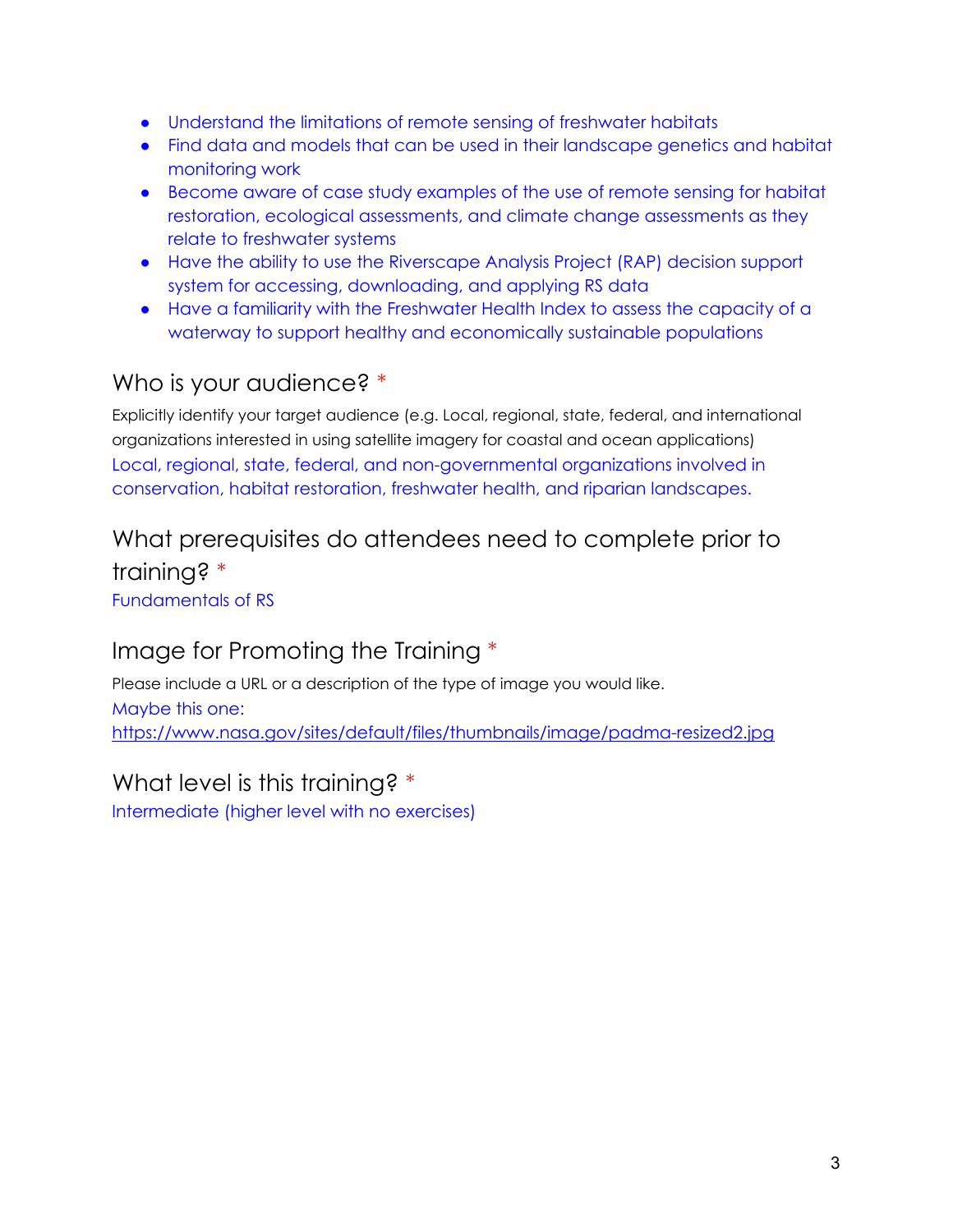## Link to the Training Agenda \*

Please include number of materials, guest speakers, topics, tools covered, and attendee learning objectives. Please indicate how much time everything in the training will take as best you can. View an example agenda:

[https://docs.google.com/document/d/1Sbtk2WrxqHnE0Mdeh3N5L-oTPbwm-UPyiimNUut4JPA/ed](https://docs.google.com/document/d/1Sbtk2WrxqHnE0Mdeh3N5L-oTPbwm-UPyiimNUut4JPA/edit?usp=sharing) [it?usp=sharing](https://docs.google.com/document/d/1Sbtk2WrxqHnE0Mdeh3N5L-oTPbwm-UPyiimNUut4JPA/edit?usp=sharing)

Part 1: Review of Aquatic Remote Sensing and Freshwater Habitats Materials: 1 presentation

Guest Speakers: None

What will **attendees** be able to do as a result of this session?

- Identify which NASA satellites and sensors can be used for freshwater monitoring
- Understand the limitations of remote sensing of freshwater habitats
- Find data and models that can be used in their landscape genetics and habitat monitoring work

10 min: Satellites and sensors for Aquatic RS

5 min: caveats/limitations of aquatic RS

5 min: Data needs, models, etc.

10 min: Combining multiple data types (in-situ, airborne, satellites)

15 min: Case study examples

- Habitat restoration
- Climate change/land cover change impacts on freshwater habitats

15 min: Question & Answer Session

\*Note, if we need/want to pull from Sherry's 2016 training

- [Session](https://drive.google.com/file/d/0B6vBt_qaKSdhcEJ4WXAwQmVxVjQ/view?usp=sharing) 1
- [Session](https://drive.google.com/file/d/0B6vBt_qaKSdhUnE5dDI0YTh4eTQ/view?usp=sharing) 2

\*Also take a look at Amita's water trainings too

Part 2: Overview of the Riverscape Analysis Project (RAP)

Materials: 1 presentation

Guest Speakers: Potentially Brian Han, from U of Montana (works on project), but likely just Amber

What will **attendees** be able to do as a result of this session?

- Become aware of case study examples of the use of remote sensing for habitat restoration, ecological assessments, and climate change assessments as they relate to freshwater systems
- Have the ability to use the Riverscape Analysis Project (RAP) decision support system for accessing, downloading, and applying RS data

15 min: Overview of RAP

15 min: Data access and analysis with RAP